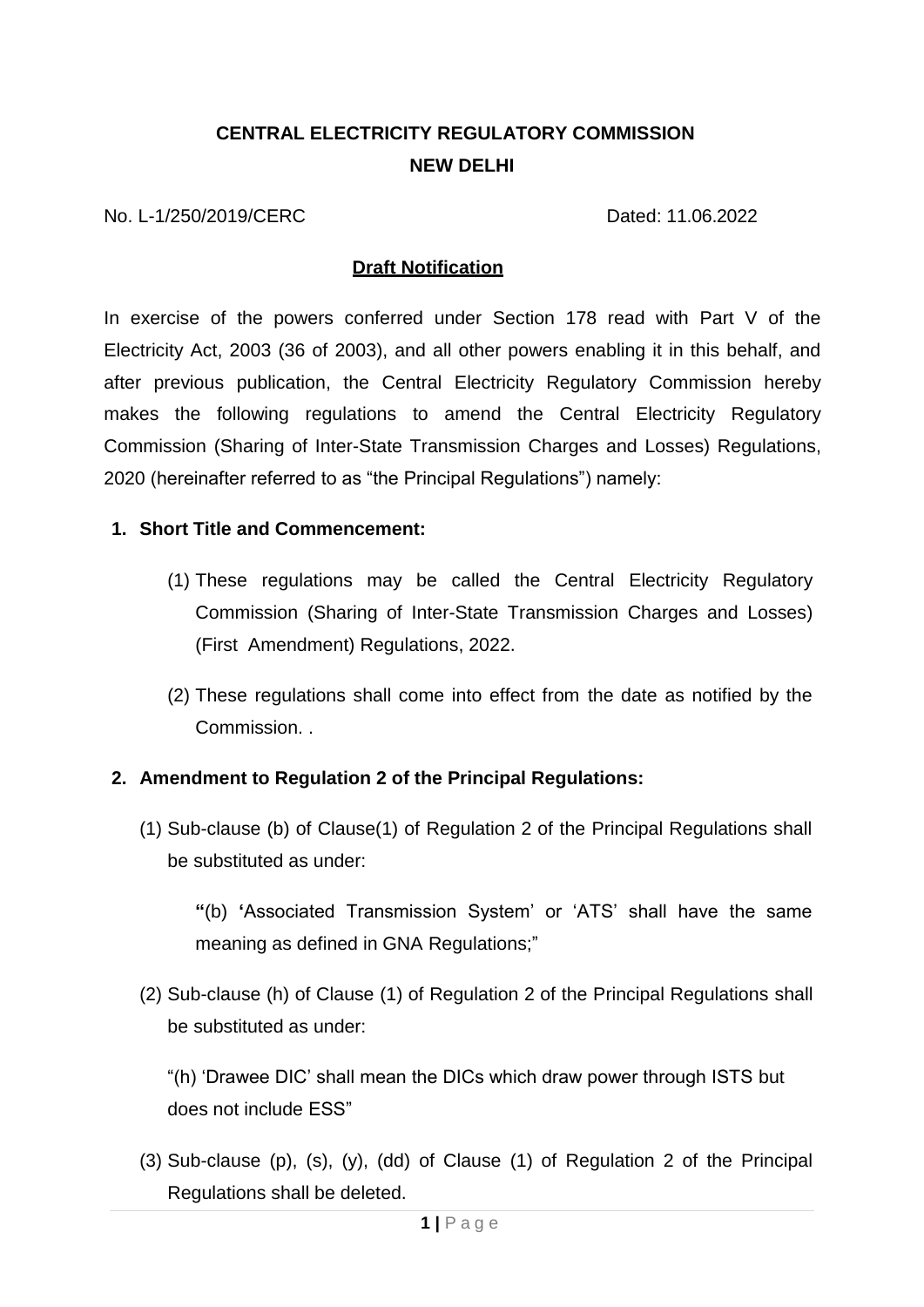(4) A new Clause shall be added after Clause (2) of Regulation 2 of the Principal Regulations as under:

"(3) Reference to any Acts, Rules and Regulations shall include amendments or consolidation or re-enactment thereof.

## **3. Amendment to Regulation 3 of the Principal Regulations:**

- (1) The words "amongst the DICs" after the words "shall be shared" shall be deleted in Clause (1) of Regulation 3 of the Principal Regulations.
- (2) The word "drawee" shall be added before the words "DICs" in Clause (2) of Regulation 3 of the Principal Regulations.
- (3) Clause (3) of Regulation 3 of the Principal Regulations shall be substituted as under:

"(3) Bills for transmission charges shall be raised on the buyer in terms of this clause notwithstanding any provisions in the PPA and the settlement of the transmission charges inter se between the buyer and the generating station or the seller, wherever necessary, shall be made in terms of the PPA or as per the mutual agreement."

## **4. Amendment to Regulation 5 of the Principal Regulations:**

(1) Clause (4) of Regulation 5 of the Principal Regulations shall be substituted as under:

**"**(4) The Yearly Transmission Charges for the National Component shall be shared by all the drawee DICs in proportion to their quantum of GNA.**"**

## **5. Amendment to Regulation 6 of the Principal Regulations:**

(1) Clause (2) of Regulation 6 of the Principal Regulations shall be substituted as under:

**"**(2) Yearly Transmission Charges covered under sub-clause (a) of Clause (1) of this Regulation shall be shared by drawee DICs of the receiving region in proportion to their quantum of GNA."

(2) Clause (3) of Regulation 6 of the Principal Regulations shall be substituted as under: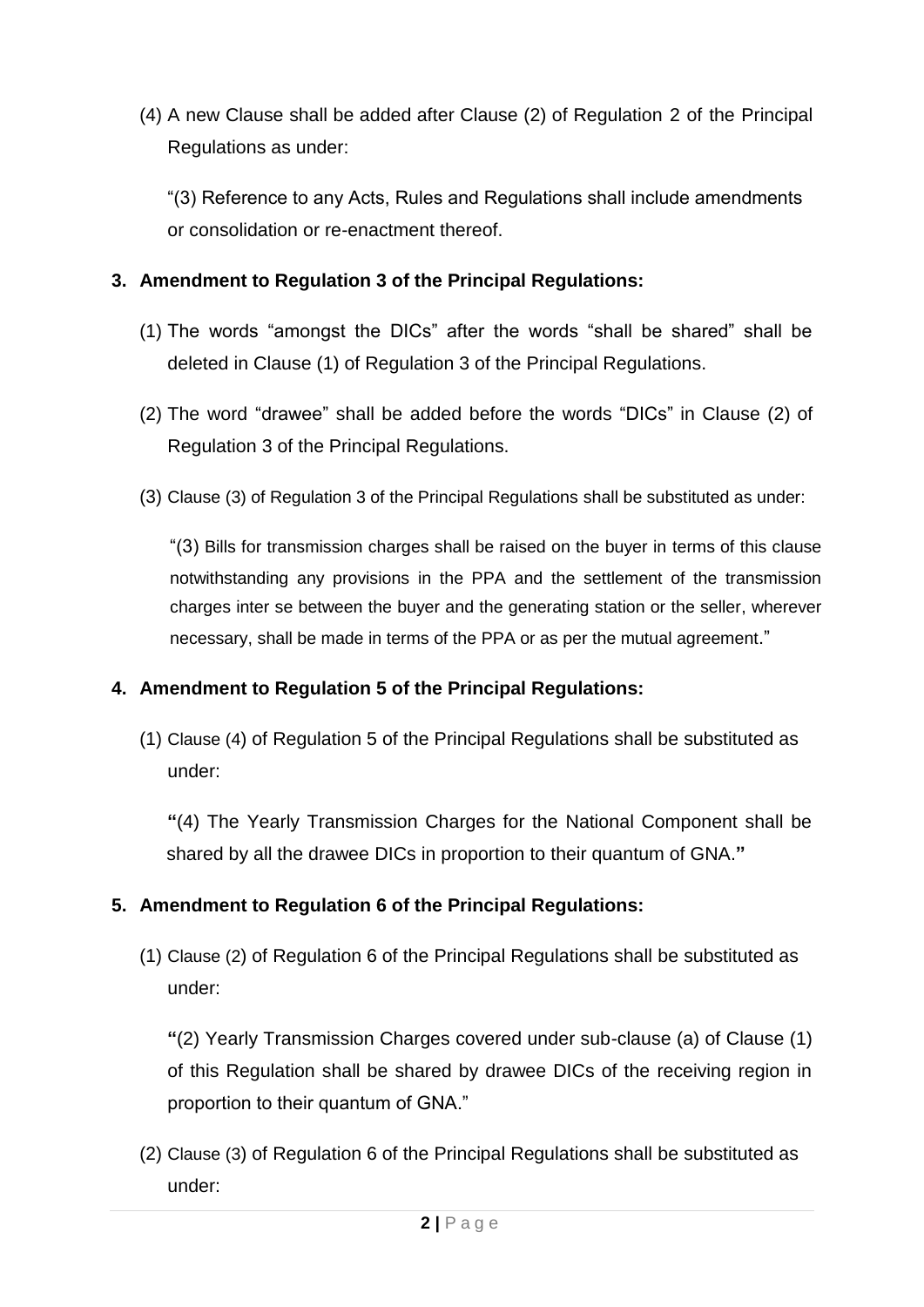**"**(3) Yearly Transmission Charges covered under sub-clause (b) of Clause (1) of this Regulation shall be shared by drawee DICs of the region in proportion to their quantum of GNA."

## **6. Amendment to Regulation 7 of the Principal Regulations:**

- (1) The words "along with their associated bays and downstream bays" shall be added before the words "planned for drawal" in Clause (1) of Regulation 7 of the Principal Regulations.
- (2) The words "Long Term Access plus Medium Term Open Access" shall be substituted with the word "GNA" in Clause (2) of Regulation 7 of the Principal Regulations.

# **7. Amendment to Regulation 8 of the Principal Regulations:**

- (1) The words "and injecting DICs with untied LTA" after the words "drawee DICs" shall be deleted in Clause (3) of Regulation 8 of the Principal Regulations.
- (2) Clause (5) of Regulation 8 of the Principal Regulations shall be substituted as under:

"(5) Transmission charges under AC-BC shall be shared by all drawee DICs in proportion to their quantum of GNA."

## **8. Amendment to Regulation 9 of the Principal Regulations:**

- (1) The words "and each injection node with untied LTA" after the words "drawal node" shall be deleted in Clause (7) of Regulation 9 of the Principal Regulations.
- (2) The words "taken Long Term Access or Medium Term Open Access" after the words "who have" shall be substituted with the words "obtained GNA" in Clause (8) of Regulation 9 of the Principal Regulations.
- (3) Clause (9) of Regulation 9 of the Principal Regulations shall be deleted.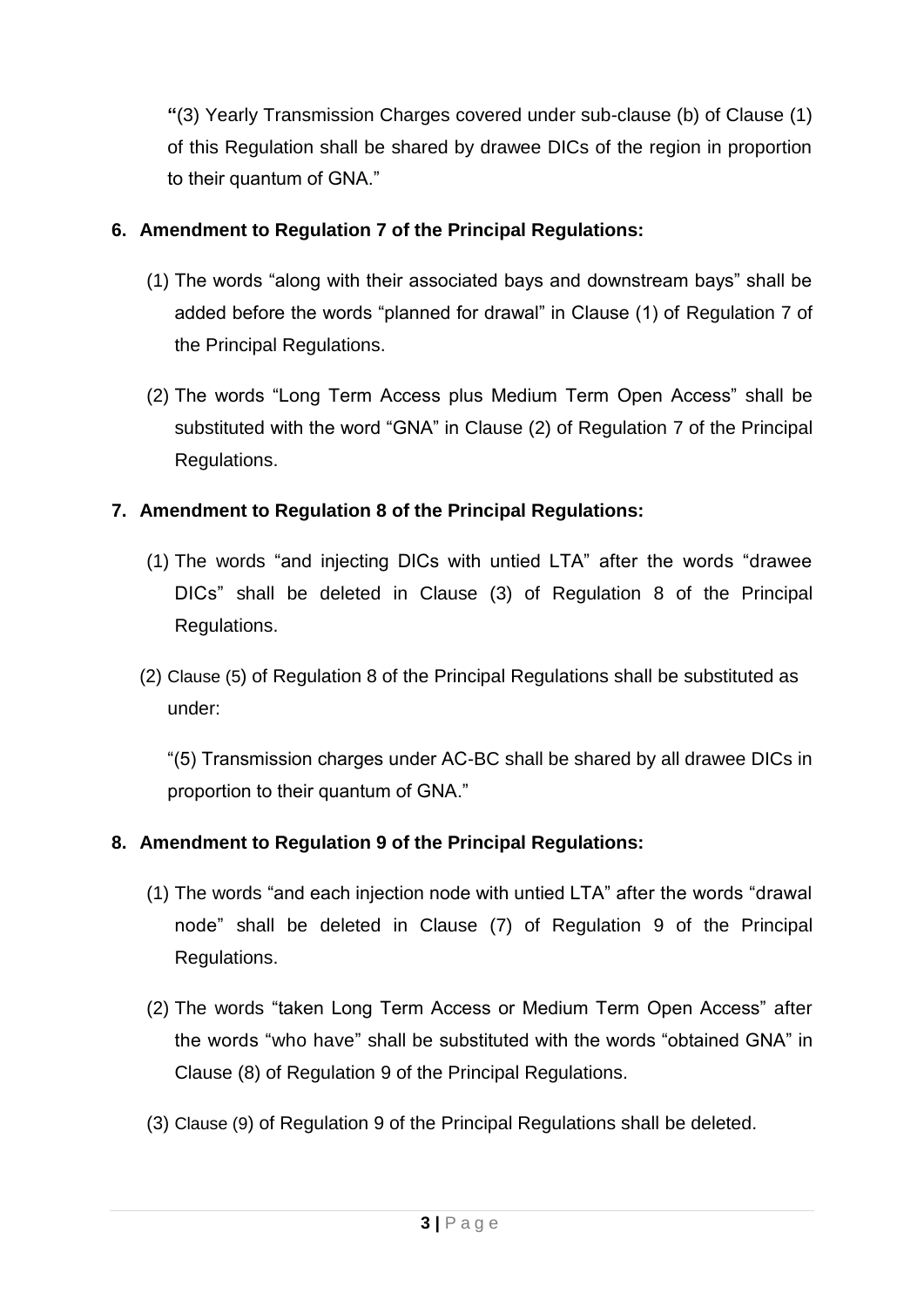### **9. Amendment to Regulation 10 of the Principal Regulations:**

(1) Description of 'Ir' under Clause (1) of Regulation 10 of the Principal Regulations shall be substituted as under:

"**'Ir'** denotes sum of injection into the ISTS at regional nodes".

(2) proviso to Clause (2) of Regulation 10 of the Principal Regulations shall be deleted.

#### **10.Amendment to Regulation 11 of the Principal Regulations:**

- (1) The main heading of Regulation 11 of the Principal Regulations shall be substituted as "Transmission charges for T-GNA".
- (2) Clause (1) of Regulation 11 of the Principal Regulations shall be substituted as under:

"(1) T-GNA Rate (in Rs./MW/block) shall be published for each billing month by the Implementing Agency which shall be calculated State-wise as under:

Transmission charges for GNA for entities located in the State, for the billing month, under first bill (in rupees) X 1.10 / (number of days in a month X 96 X GNA quantum, in MW, for all such entities located in the State considered for billing, for the corresponding billing period.)"

(3) Clause (2) of Regulation 11 of the Principal Regulations shall be substituted as under:

"(2) Transmission charges for T-GNA shall be payable by drawee embedded entities located in the State, as per the last published T-GNA rate for the State, along with other charges or fees as per GNA Regulations and the Transmission Deviation charges, if any, as per these regulations."

- (4) The words "Short Term Open Access" shall be substituted with the word "T-GNA" in clause (3) of Regulation 11 of the Principal Regulations.
- (5) Clause (4) and Clause (5) of Regulation 11 of the Principal Regulations shall be deleted.
- **4 |** P a g e (6) Clause (6) of Regulation 11 of the Principal Regulations shall be substituted as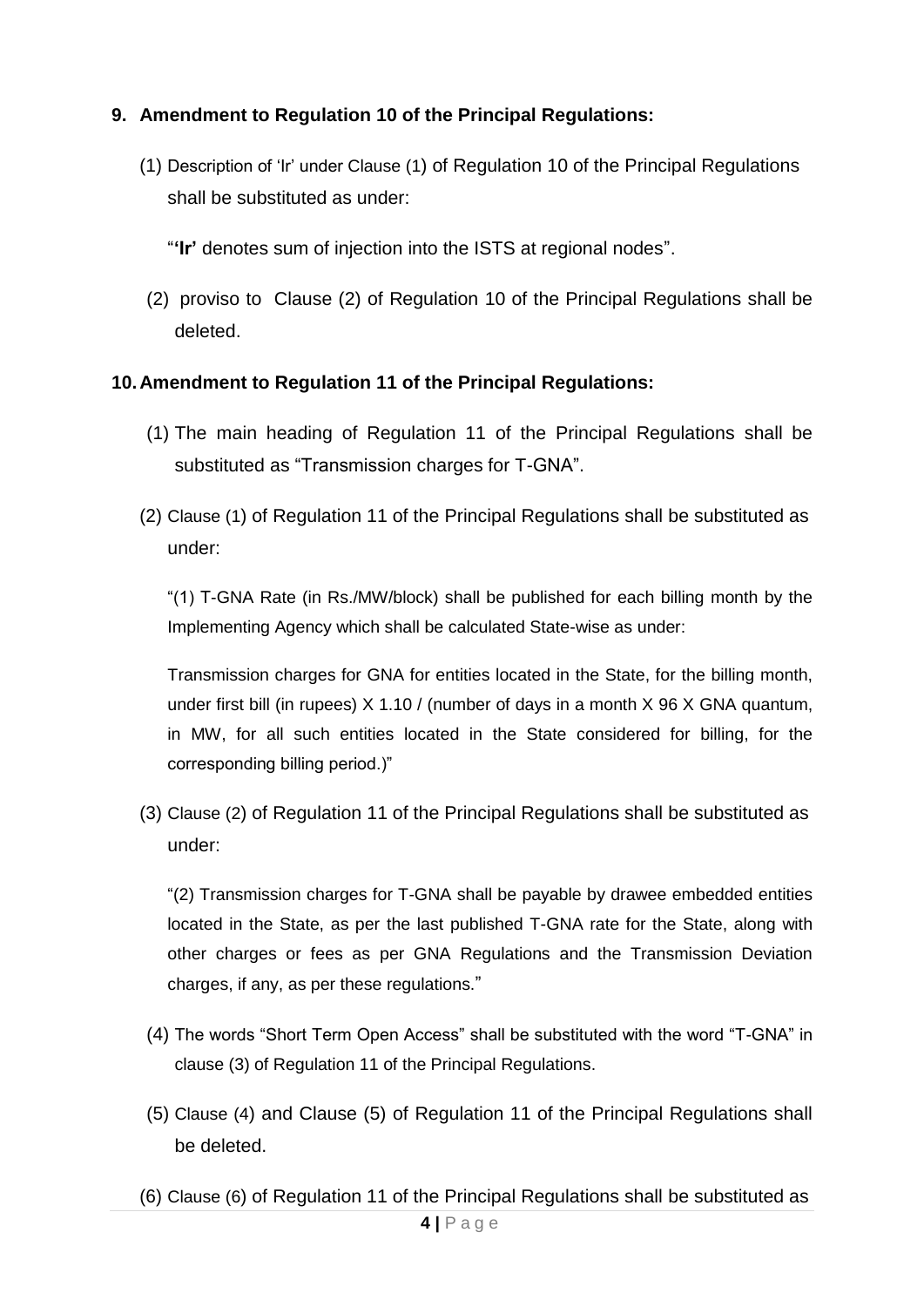under:

"(6) Transmission charges for T-GNA collected in a billing month, shall be reimbursed to the DICs in proportion to their share in the first bill in the following billing month."

### **11.Amendment to Regulation 12 of the Principal Regulations:**

- (1) Sub-clauses (a), (b),and (c) of Clause (1) of Regulation 12 of the Principal Regulations shall be substituted as under:
	- "(a) For a generating station, net metered ex-bus injection, in a time block in excess of GNA:

Provided that for a hydro-generating station, schedules for overload capacity of 10% during peak season shall not be charged under transmission deviation.

- (b) For a State net metered injection or net metered drawal, in a time block, in excess of the sum of GNA and T-GNA for the State including all drawee intra-state entities.
- (c) For any drawee DIC, other than those covered under clause (b) of this Regulation, net metered drawal in a time block in excess of the sum of GNA and T-GNA:

Provided that if a generating station including REGS having GNA, draws through ISTS under T-GNA, the net metered drawal of such generating station in a time block in excess of T-GNA shall be considered as transmission deviation."

- (2) Clause (2) of Regulation 12 of the Principal Regulations shall be substituted as under:
	- "(2) Transmission Deviation Rate in Rs./MW, for a State or any other DIC located in the State, for a time block during a billing month shall be computed as under:

1.35 X (transmission charges for GNA of entities located in the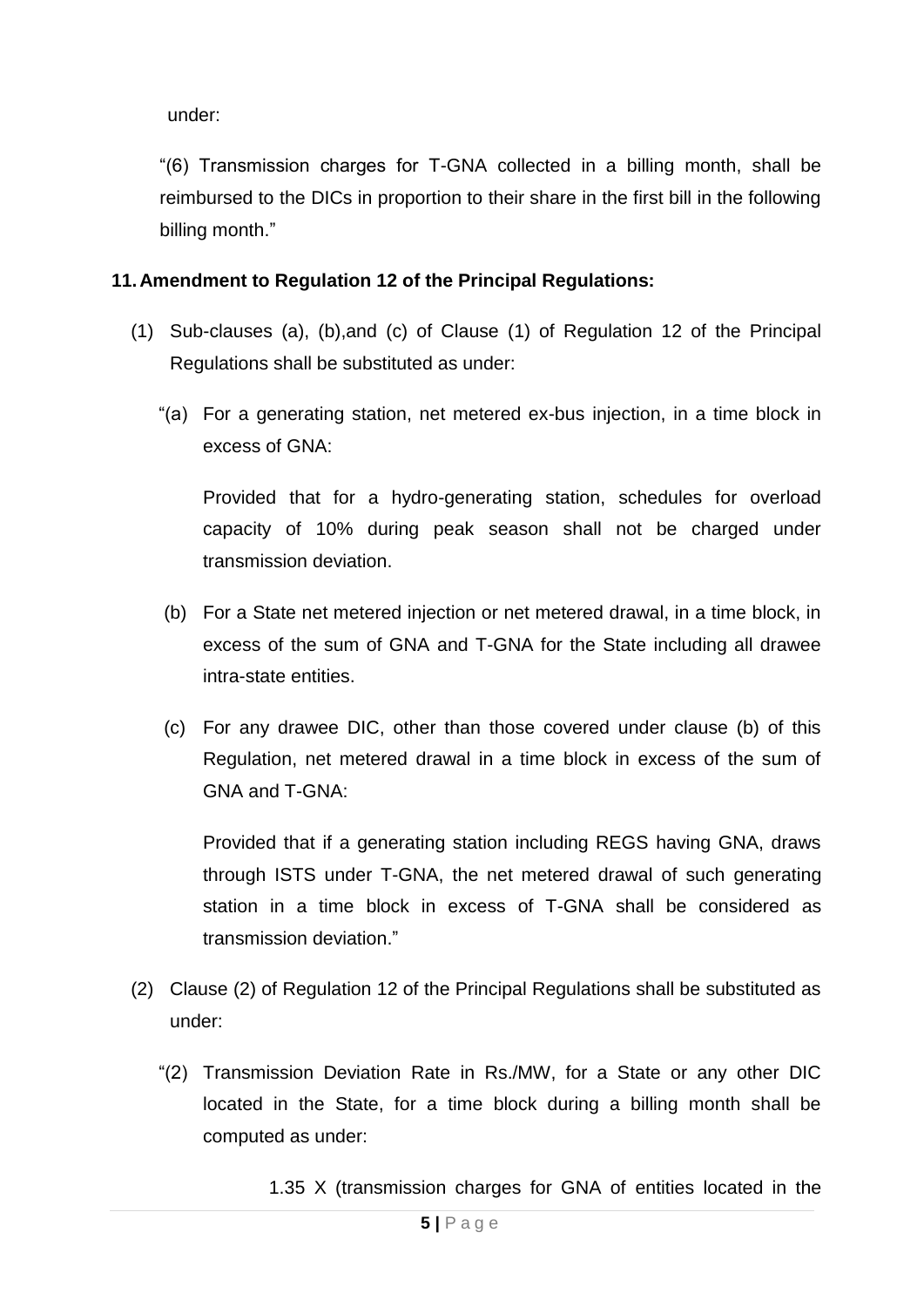State, under first bill for the billing month in Rs.)/ (GNA quantum in MW of such entities located in the State, considered for billing, for the corresponding billing period X number of days in a month X 96)"

(3) The word "drawee" shall be added after words "shall be reimbursed to the" in Clause (3) of Regulation 12 of the Principal Regulations.

### **12.Amendment to Regulation 13 of the Principal Regulations:**

- (1) Clauses (1) and (2) of Regulation 13 of the Principal Regulations shall be deleted.
- (2) Clause (3) of Regulation 13 of the Principal Regulations shall be substituted as under:
	- "(3) Where COD of a Connectivity grantee is delayed from start date of Connectivity in terms of GNA Regulations, and the Associated Transmission System has achieved COD, which is not earlier than such start date of Connectivity, the Connectivity grantee shall pay Yearly Transmission Charges for the Associated Transmission System corresponding to Connectivity capacity which have not achieved COD:

Provided that Yearly Transmission Charges in respect of Associated Transmission System corresponding to the Connectivity capacity which have achieved COD shall be included for determination of transmission charges of DICs in accordance with Regulations 5 to 8 of these regulations."

- (3) Clause (4) of Regulation 13 of the Principal Regulations shall be substituted as under:
	- "(4) Where only some of the transmission elements of the Associated Transmission System have achieved COD before the COD of the Associated Transmission System and the Connectivity grantee seeks part effectiveness of its Connectivity as per Clause (a) of Regulation 22.4 of GNA Regulations, Yearly Transmission Charges in respect of such transmission elements of the Associated Transmission System shall be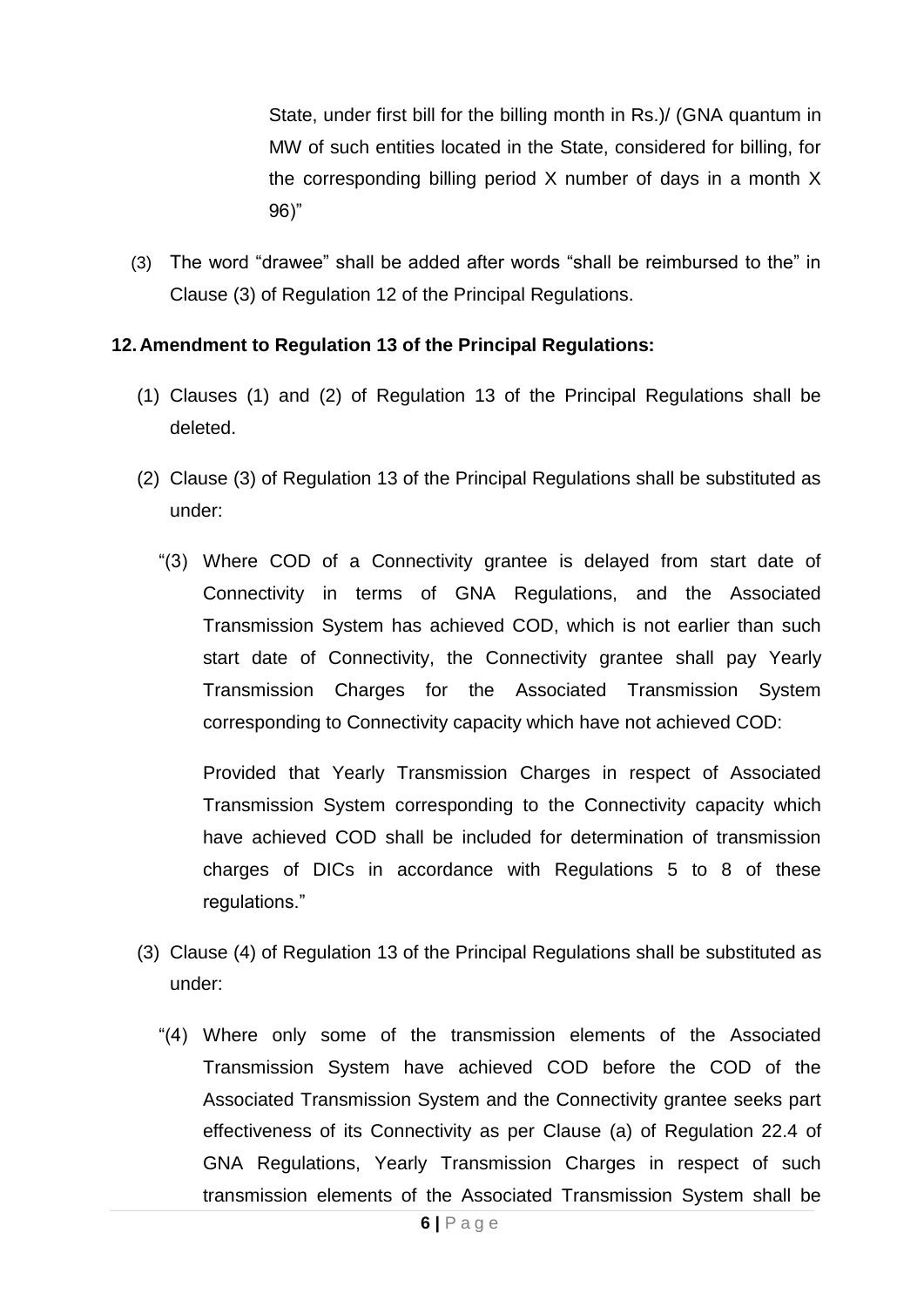included for determination of transmission charges of DICs in accordance with Regulations 5 to 8 of these regulations.

- (4) The words 'generating station' in Clause (6) of Regulation 13 of the Principal Regulations shall be substituted with words 'Connectivity grantee':
- (5) Clause (7) of Regulation 13 of the Principal Regulations shall be substituted as under:
	- "(7) Where Connectivity is granted to a Connectivity grantee on existing margins and COD of such Grantee is delayed, the Connectivity grantee shall, corresponding to the capacity that is delayed, pay transmission charges from the start date of such Connectivity at the rate of Rs. 3000 /MW/month:

Provided that the amount so received in a billing month, shall be reimbursed to the DICs in proportion to their share in the first bill in the following billing month."

- (6) The words "Long Term Access" shall be substituted by the word "Connectivity" in Clause (8) of Regulation 13 of the Principal Regulations.
- (7) Clause (9) of Regulation 13 of the Principal Regulations shall be substituted as under:
	- "(9) Where a dedicated transmission line has already been constructed or is under construction by an inter-State transmission licensee under coordinated transmission planning of the Central Transmission Utility, the Yearly Transmission Charges for such dedicated transmission line shall be payable by the concerned generating station to the inter-State transmission licensee (including deemed inter-State transmission licensee) from the COD of the dedicated transmission line till COD of such generating station after which Yearly Transmission Charge for the dedicated transmission line shall be considered in accordance with Regulations 5 to 8 of these regulations."
- (8) Clause (10) of Regulation 13 of the Principal Regulations shall be substituted as under: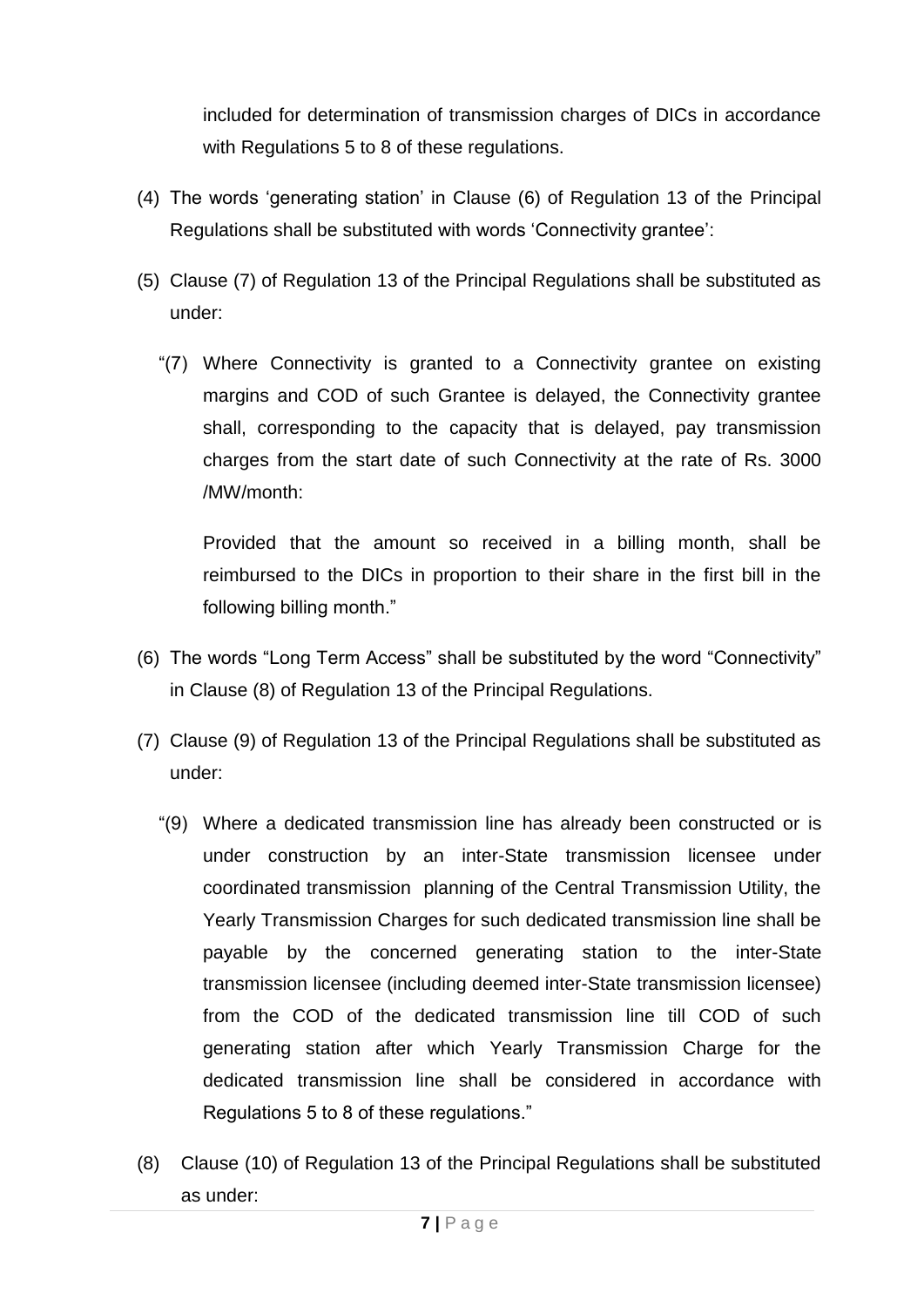"(10) Regional entity Generating stations (a) drawing start-up power or (b) drawing power during shutdown after COD or (c) for REGS drawing power during non-generation hours or (d) injecting infirm power, through ISTS, shall pay transmission charges for injection or drawl beyond its T-GNA , at the rate of Transmission Deviation Rate for the State in which they are located:

Provided that the amount so received in a billing month, shall be reimbursed to the DICs in proportion to their share in the first bill in the following billing month.

- (9) Clause (11) of Regulation 13 of the Principal Regulations shall be deleted.
- (10) The word "inter-State" in sub-clause (a) and in sub-clause (c) of Clause (12) of Regulation 13 of the Principal Regulations shall be deleted.

### **13.Amendment to Regulation 14 of the Principal Regulations:**

(1) The words "and injecting DICs with united LTA" in Clause (1) of Regulation 14 of the Principal Regulations shall be deleted.

## **14.Amendment to Regulation 15 of the Principal Regulations:**

(1) The words "April, July, October and January" shall be substituted by the words "June, September, December and March" in sub-clause (b) of Clause (2) of Regulation 15 of the Principal Regulations.

#### **15.Amendment to Regulation 19 of the Principal Regulations:**

- (1) The words ' date of operationalization of Long Term Access or Medium Term Open Access' in Clause (1) of Regulation 19 of the Principal Regulations shall be substituted with words ' effective date of GNA':
- (2) Clause (7) of Regulation 19 of the Principal Regulations shall be deleted.

## **16.Amendment to Regulation 21 of the Principal Regulations:**

(1) Regulation 21 of the Principal Regulations shall be deleted.